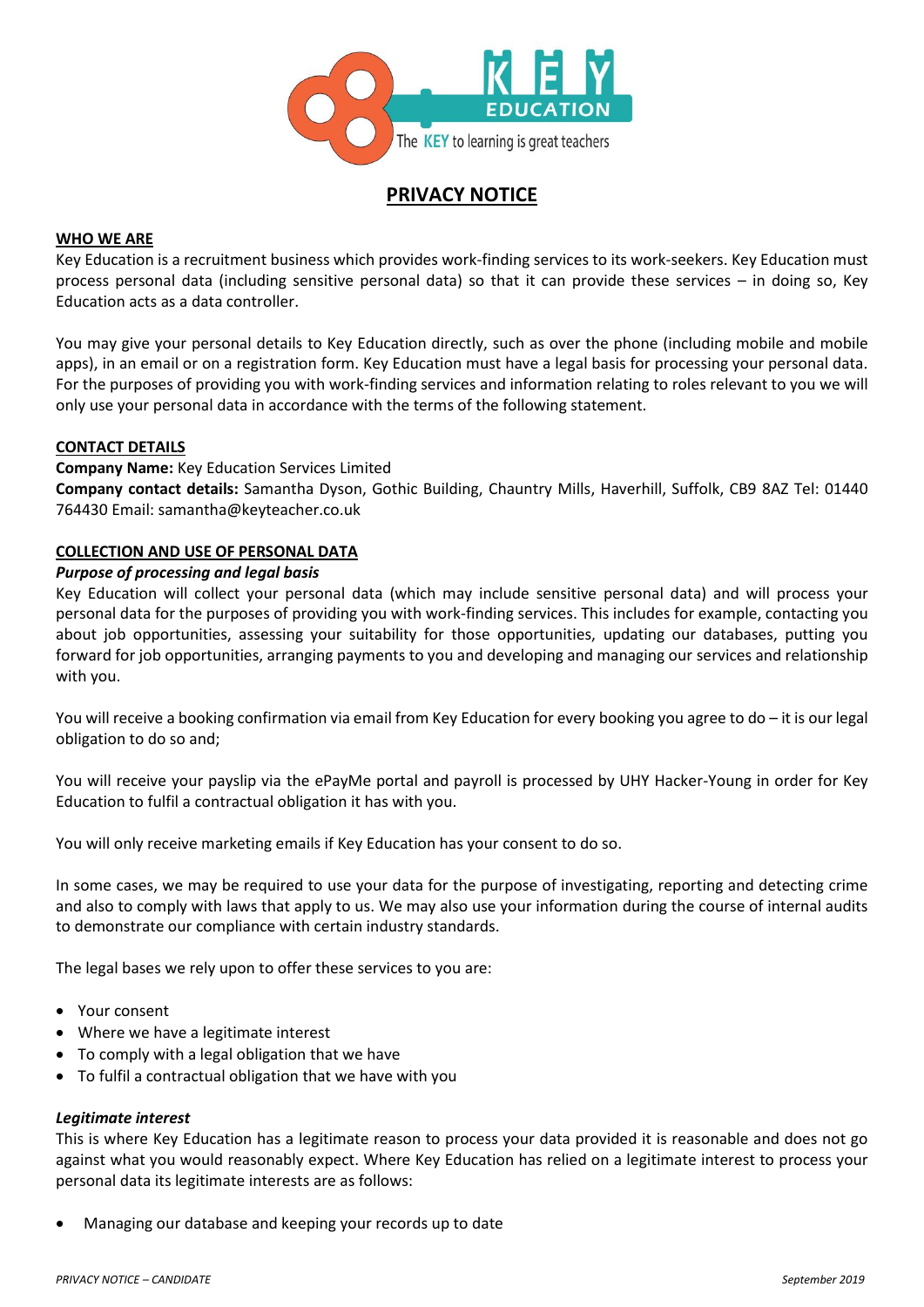

- Contacting you to seek your consent where we need it
- Providing work-finding services to you, including sending your information to our clients where you have demonstrated an interest in doing that particular type of work but not expressly consented to us passing on your CV
- Passing your information to debt collection agencies

# *Recipient/s of data*

Key Education will/may process your personal data and sensitive personal data with the following recipients:

- Clients (Educational establishments)
- Former or prospective new employers that we obtain or provide references to
- UHY Hacker-Young, Evertime and ePayMe (for the purpose of payroll)
- Lucid Systems Ltd (IT services provider)
- NEST (for the purposes of auto enrolment for your pension)
- Disclosure and Barring Service
- National College for Teaching and Leadership (NCTL)
- Society for Education and Training (SET)
- Employment Agencies Standards Inspectorate (EASI)
- Local Authority Designated Officers (LADO)
- Police
- The Recruitment and Employment Confederation (our trade body)

# *Statutory/contractual requirement*

Your personal data is required by law and a contractual requirement (our clients require this personal data), and a requirement necessary to enter into a contract. You are obliged to provide the personal data and if you do not the consequences of failure to provide the data are:

Key Education will be unable to provide you with work-finding services.

# **OVERSEAS TRANSFERS**

Key Education will not transfer the information you provide to us to countries outside the European Economic Area ('EEA') for the purposes of providing you with work-finding services. The EEA comprises the EU member states plus Norway, Iceland and Liechtenstein.

### **DATA RETENTION**

Key Education will retain your personal data only for as long as is necessary for the purpose we collect it. Different laws may also require us to keep different data for different periods of time. Please contact us if you wish to see a copy of our Retention Policy.

The Conduct of Employment Agencies and Employment Businesses Regulations 2003, require work-seeker records to be kept for at least one year from (a) the date of their creation or (b) after the date on which Key Education last provide you with work-finding services.

Key Education must also keep your payroll records, holiday pay, sick pay and pensions auto-enrolment records for as long as is legally required by HMRC and associated national minimum wage, social security and tax legislation.

Where Key Education has obtained your consent to process your personal and sensitive personal data, it will do so in line with its retention policy. Upon expiry of that period Key Education will seek further consent from you. Where consent is not granted Key Education will cease to process your personal data and sensitive personal data.